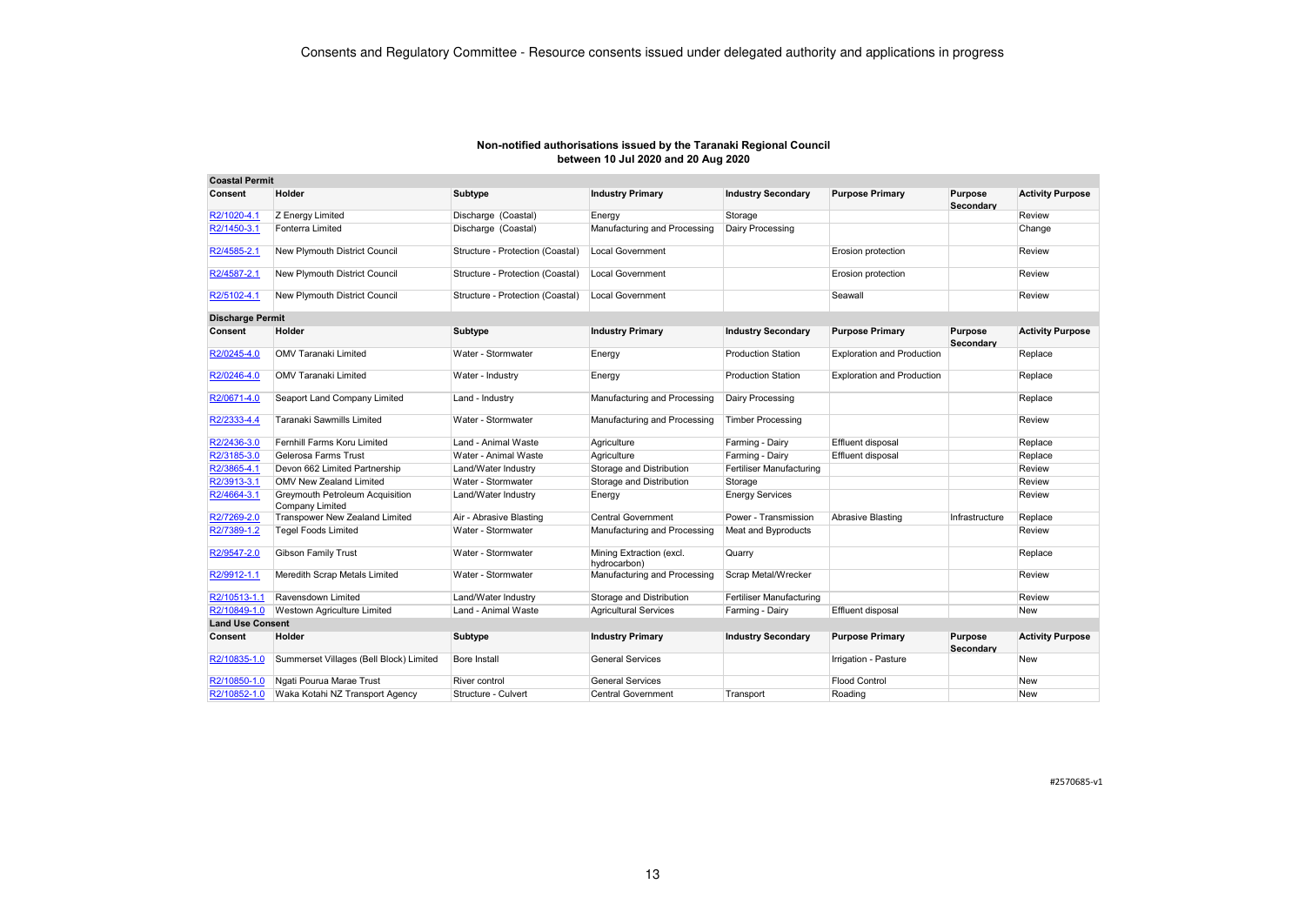| $R2/9547 - 2.0$                                                                                    | Commencement Date: 10 Jul 2020                                           |
|----------------------------------------------------------------------------------------------------|--------------------------------------------------------------------------|
| Gibson Family Trust                                                                                | Expiry Date: 01 Jun 2037                                                 |
| PO Box 35, Okato 4348                                                                              | Review Dates: Jun 2025, Jun 2031<br><b>Activity Class: Discretionary</b> |
| Location: 707 Puniho Road, Okato                                                                   | <b>Application Purpose: Replace</b>                                      |
| To discharge stormwater from a quarry site into an unnamed tributary of the<br>Matanehunehu Stream |                                                                          |
| Rohe:                                                                                              |                                                                          |
| Taranaki (Statutory Acknowledgement)                                                               |                                                                          |
| <b>Engagement or consultation:</b>                                                                 |                                                                          |
| Te Kahui o Taranaki Trust                                                                          | Provided with application                                                |
| Vincent Thomas & Barbara Kalin                                                                     | Written approval provided                                                |
|                                                                                                    |                                                                          |
|                                                                                                    |                                                                          |
| $R2/10835-1.0$                                                                                     | <b>Commencement Date: 22 Jul 2020</b>                                    |
| Summerset Villages (Bell Block) Limited                                                            | <b>Expiry Date:</b>                                                      |
| PO Box 5187, Wellington 6140                                                                       | <b>Review Dates:</b> Jun 2026 and 6-yearly<br>thereafter                 |
|                                                                                                    | <b>Activity Class: Discretionary</b>                                     |
| Location: 56 Pohutukawa Place, Bell Block<br>To drill and construct a bore                         | <b>Application Purpose: New</b>                                          |
| Rohe:                                                                                              |                                                                          |
| Te Atiawa (Statutory Acknowledgement)                                                              |                                                                          |
| <b>Engagement or consultation:</b>                                                                 |                                                                          |
| Te Kotahitanga o Te Atiawa Trust                                                                   | Comment on application received<br>Application incomplete                |

٠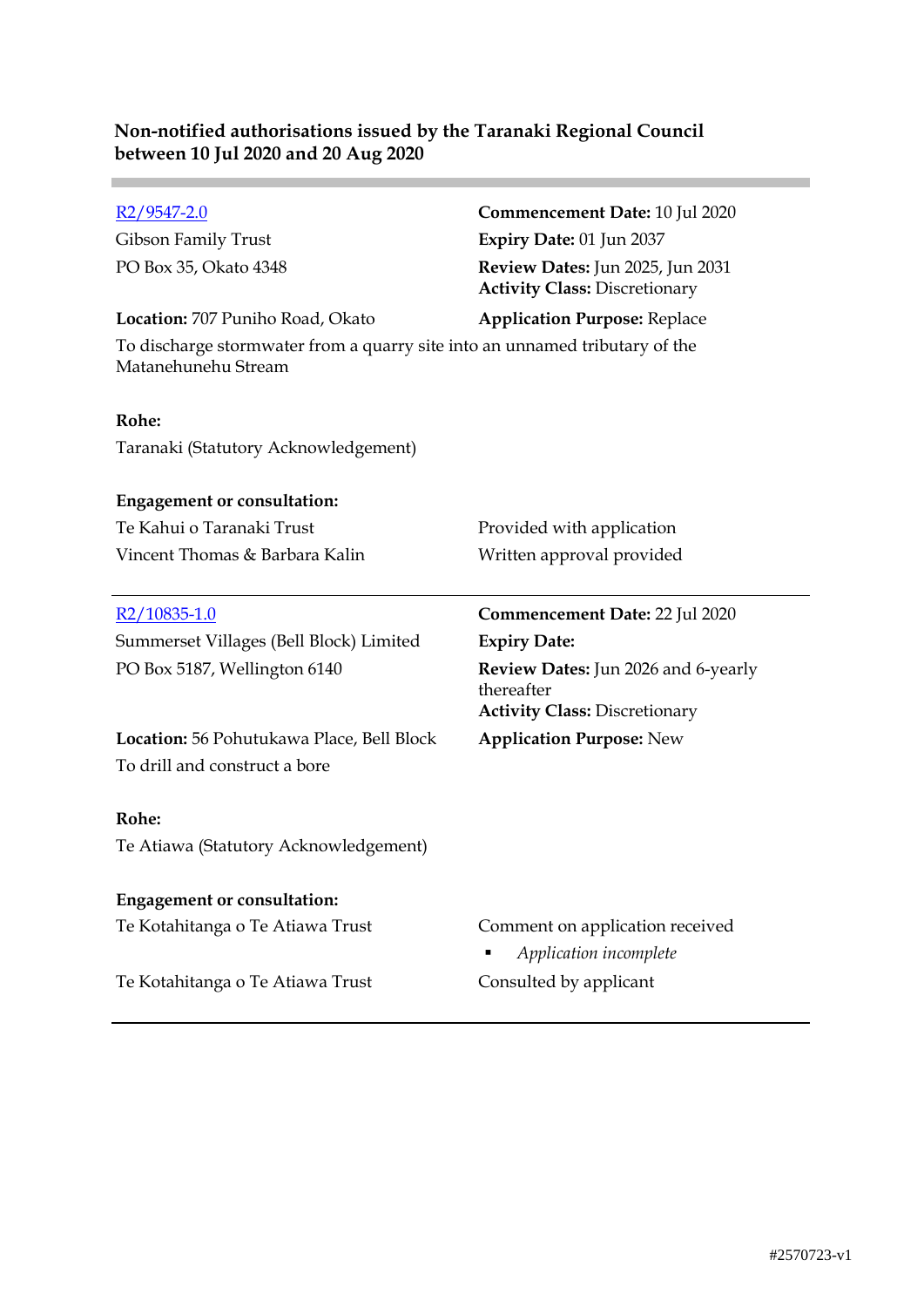| $R2/1450-3.1$                                     | Commencement Date: 23 Jul 2020                                                                         |
|---------------------------------------------------|--------------------------------------------------------------------------------------------------------|
| Fonterra Limited                                  | Expiry Date: 01 Jun 2052                                                                               |
| PO Box 444, Hawera 4640                           | Review Dates: Jun 2021 and at 5-yearly<br>intervals thereafter<br><b>Activity Class: Discretionary</b> |
| Location: Tasman Sea, Rifle Range Road,<br>Hawera | <b>Application Purpose: Change</b>                                                                     |

To discharge all wastewater from dairy factory processes and associated processes undertaken at the Whareroa dairy processing site through a marine outfall into the Tasman Sea

Change of consent conditions to allow for a modified design of the DAF (dissolved air floatation) unit

#### **Rohe:**

Ngati Ruanui (Statutory Acknowledgement)

#### **Engagement or consultation:**

| Te Korowai O Ngaruahine Trust   | Written approval provided |
|---------------------------------|---------------------------|
| Te Korowai O Ngaruahine Trust   | Consulted by applicant    |
| Te Runanga O Ngāti Ruanui Trust | Written approval provided |
| Te Runanga O Ngāti Ruanui Trust | Consulted by applicant    |

| $R2/0245-4.0$                                                                               | Commencement Date: 24 Jul 2020                                           |
|---------------------------------------------------------------------------------------------|--------------------------------------------------------------------------|
| OMV Taranaki Limited                                                                        | Expiry Date: $01$ Jun 2036                                               |
| Private Bag 2035, New Plymouth 4340                                                         | Review Dates: Jun 2024, Jun 2030<br><b>Activity Class: Discretionary</b> |
| Location: Maui Production Station, Tai Road, Application Purpose: Replace<br><b>O</b> aonui |                                                                          |

To discharge treated stormwater from the Maui Production Station into the Ngapirau Stream

#### **Rohe:**

Taranaki (Statutory Acknowledgement)

#### **Engagement or consultation:**

Te Kahui o Taranaki Trust **Provided with application** Te Kahui o Taranaki Trust Consulted by applicant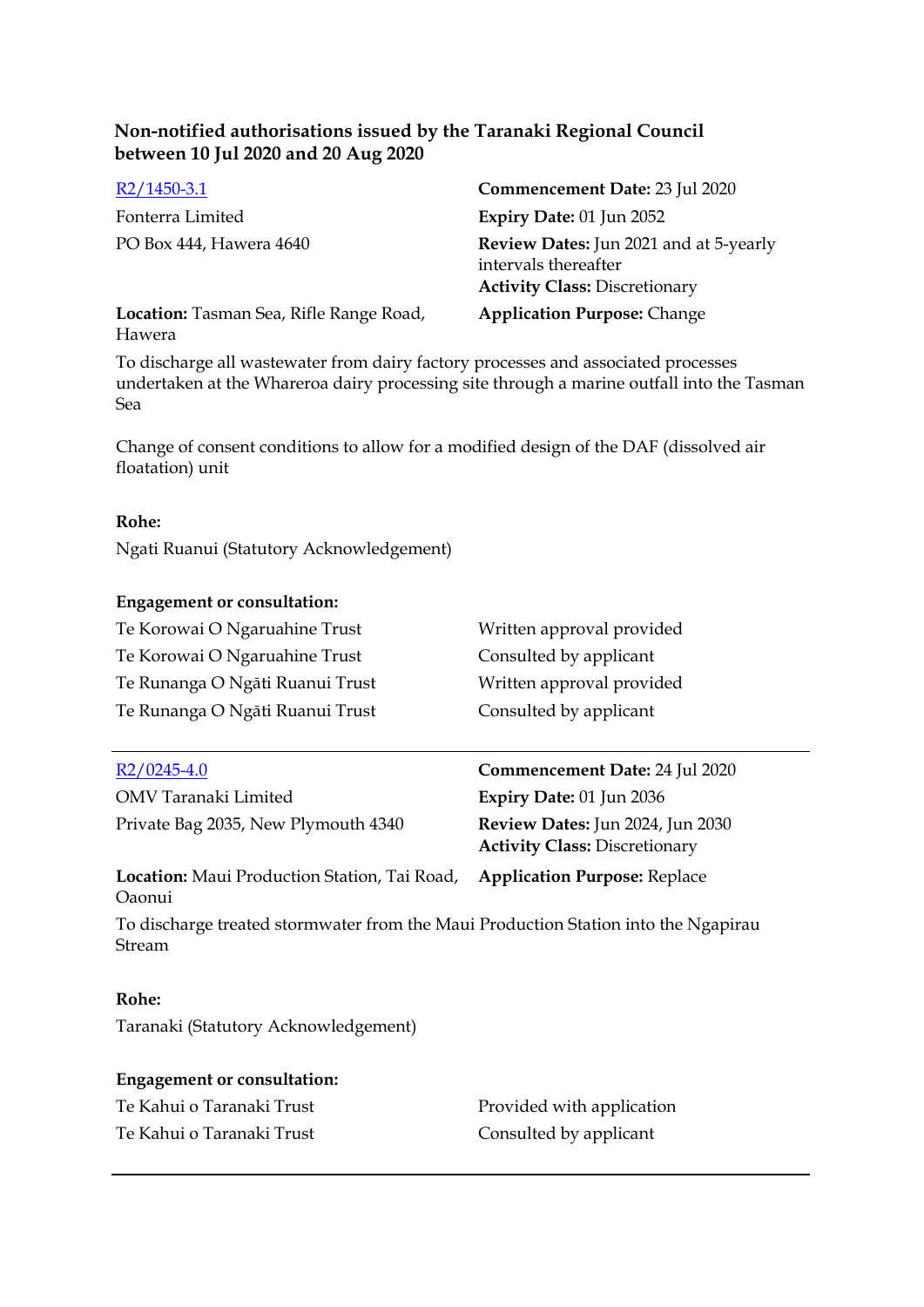| $R2/0246-4.0$                                                 | Commencement Date: 24 Jul 2020                                           |
|---------------------------------------------------------------|--------------------------------------------------------------------------|
| OMV Taranaki Limited                                          | Expiry Date: $01$ Jun 2036                                               |
| Private Bag 2035, New Plymouth 4340                           | Review Dates: Jun 2024, Jun 2030<br><b>Activity Class: Discretionary</b> |
| <b>Location:</b> Maui Production Station, Tai Road,<br>Oaonui | <b>Application Purpose: Replace</b>                                      |

To discharge treated domestic effluent from the oxidation ponds at the Maui Production Station into the Ngapirau Stream

### **Rohe:**

Taranaki (Statutory Acknowledgement)

## **Engagement or consultation:**

Te Kahui o Taranaki Trust Consulted by applicant

Te Kahui o Taranaki Trust Provided with application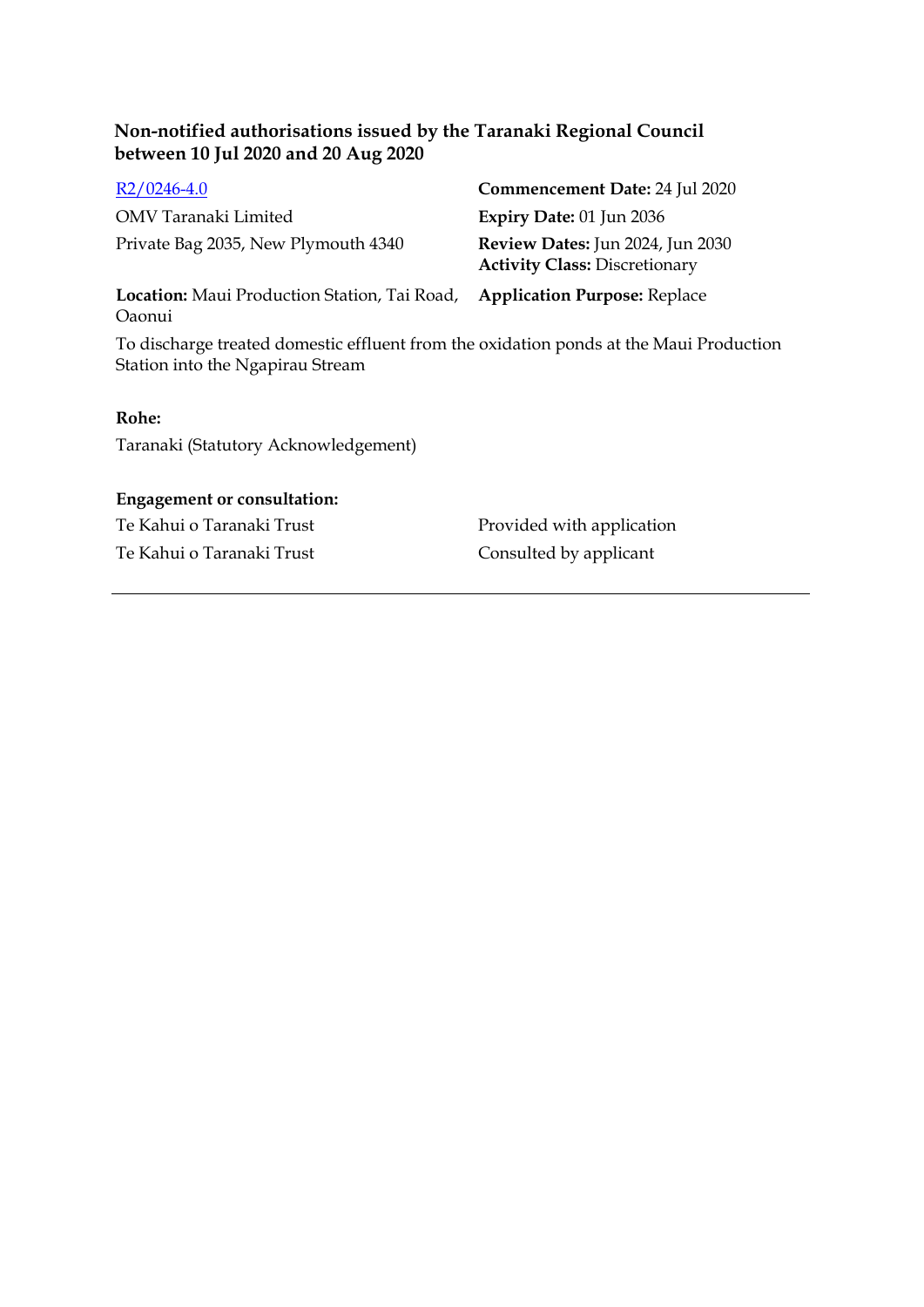| R2/10849-1.0                                                                         | Commencement Date: 27 Jul 2020       |
|--------------------------------------------------------------------------------------|--------------------------------------|
| Westown Agriculture Limited                                                          | Expiry Date: 01 Jun 2029             |
| 180 Cowling Road, RD 1, New Plymouth 4371 Review Dates: Jun 2022, Jun 2025, Jun 2028 | <b>Activity Class: Discretionary</b> |
| Location: Various locations throughout the<br>Taranaki region                        | <b>Application Purpose: New</b>      |

To discharge the contents of dairy effluent treatment ponds, dairy effluent storage ponds, and solids from herd homes to land throughout the Taranaki region

#### **Rohe:**

Ngaa Rauru Kiitahi (Statutory Acknowledgement) Ngaruahine (Statutory Acknowledgement) Ngati Maru Ngati Mutunga (Statutory Acknowledgement) Ngati Ruanui (Statutory Acknowledgement) Ngati Tama (Statutory Acknowledgement) Taranaki (Statutory Acknowledgement) Te Atiawa (Statutory Acknowledgement)

# **Engagement or consultation:**

| Te Kaahui o Rauru - Legal Entity of Ngaa<br>Rauru Kiitahi | Provided with application                              |
|-----------------------------------------------------------|--------------------------------------------------------|
| Te Kahui o Taranaki Trust                                 | Provided with application                              |
| Te Korowai O Ngaruahine Trust                             | Comment on application received                        |
|                                                           | Do not oppose, subject to conditions<br>$\blacksquare$ |
| Te Kotahitanga o Te Atiawa Trust                          | Provided with application                              |
| Te Runanga o Ngati Mutunga                                | Provided with application                              |
| Te Runanga O Ngāti Ruanui Trust                           | Provided with application                              |
|                                                           |                                                        |

Te Runanga O Ngati Tama<br>
Provided with application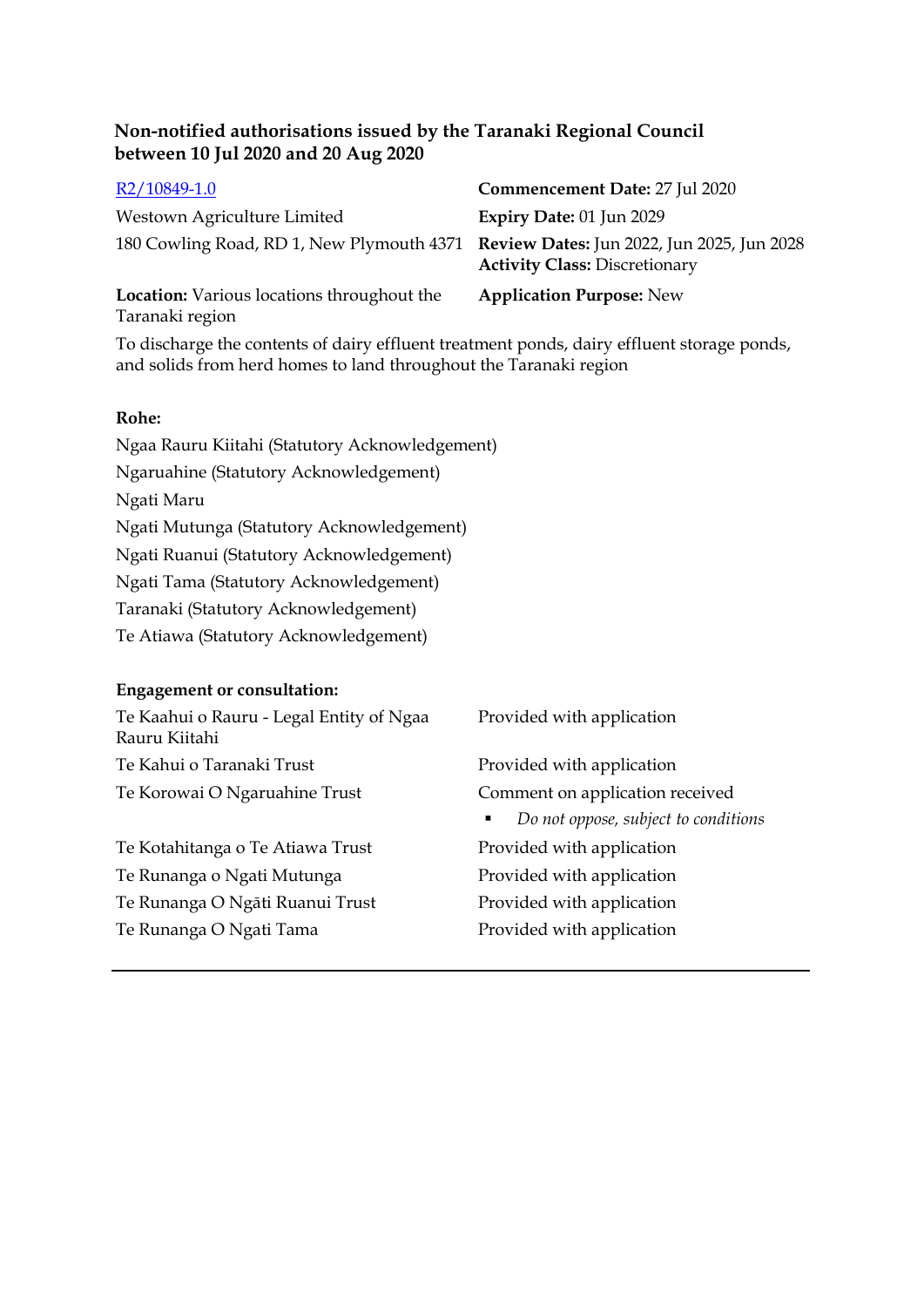| R <sub>2</sub> /10850-1.0                                                                           | Commencement Date: 29 Jul 2020                            |  |  |
|-----------------------------------------------------------------------------------------------------|-----------------------------------------------------------|--|--|
| Ngati Pourua Marae Trust                                                                            | Expiry Date: 01 Jun 2052                                  |  |  |
| C/- Scott Wirihana, 105 Argyle Street, Hawera Review Dates: Jun 2028 and 6-yearly<br>4610           | thereafter<br><b>Activity Class: Discretionary</b>        |  |  |
| Location: 3012 Waitotara Valley Road,<br>Ngamatapouri                                               | <b>Application Purpose: New</b>                           |  |  |
| To divert floodwaters by construction of a stopbank adjacent to the Waitotara River                 |                                                           |  |  |
|                                                                                                     |                                                           |  |  |
| Rohe:                                                                                               |                                                           |  |  |
| Ngaa Rauru Kiitahi (Statutory Acknowledgement)                                                      |                                                           |  |  |
|                                                                                                     |                                                           |  |  |
| <b>Engagement or consultation:</b>                                                                  |                                                           |  |  |
| Te Kaahui o Rauru - Legal Entity of Ngaa<br>Rauru Kiitahi                                           | Provided with application                                 |  |  |
|                                                                                                     |                                                           |  |  |
| $R2/10852-1.0$                                                                                      | Commencement Date: 29 Jul 2020                            |  |  |
| Waka Kotahi NZ Transport Agency                                                                     | Expiry Date: 01 Jun 2022                                  |  |  |
| Private Bag 11777, Manawatu Mail Centre,<br>Palmerston North 4442                                   | <b>Review Dates:</b><br><b>Activity Class: Controlled</b> |  |  |
| Location: Road reserve, East Road, SH43, Toko Application Purpose: New                              |                                                           |  |  |
| To remove a culvert in the Manawawiri Stream, including associated disturbance of the<br>stream bed |                                                           |  |  |

**Rohe:** Ngati Maru Ngati Ruanui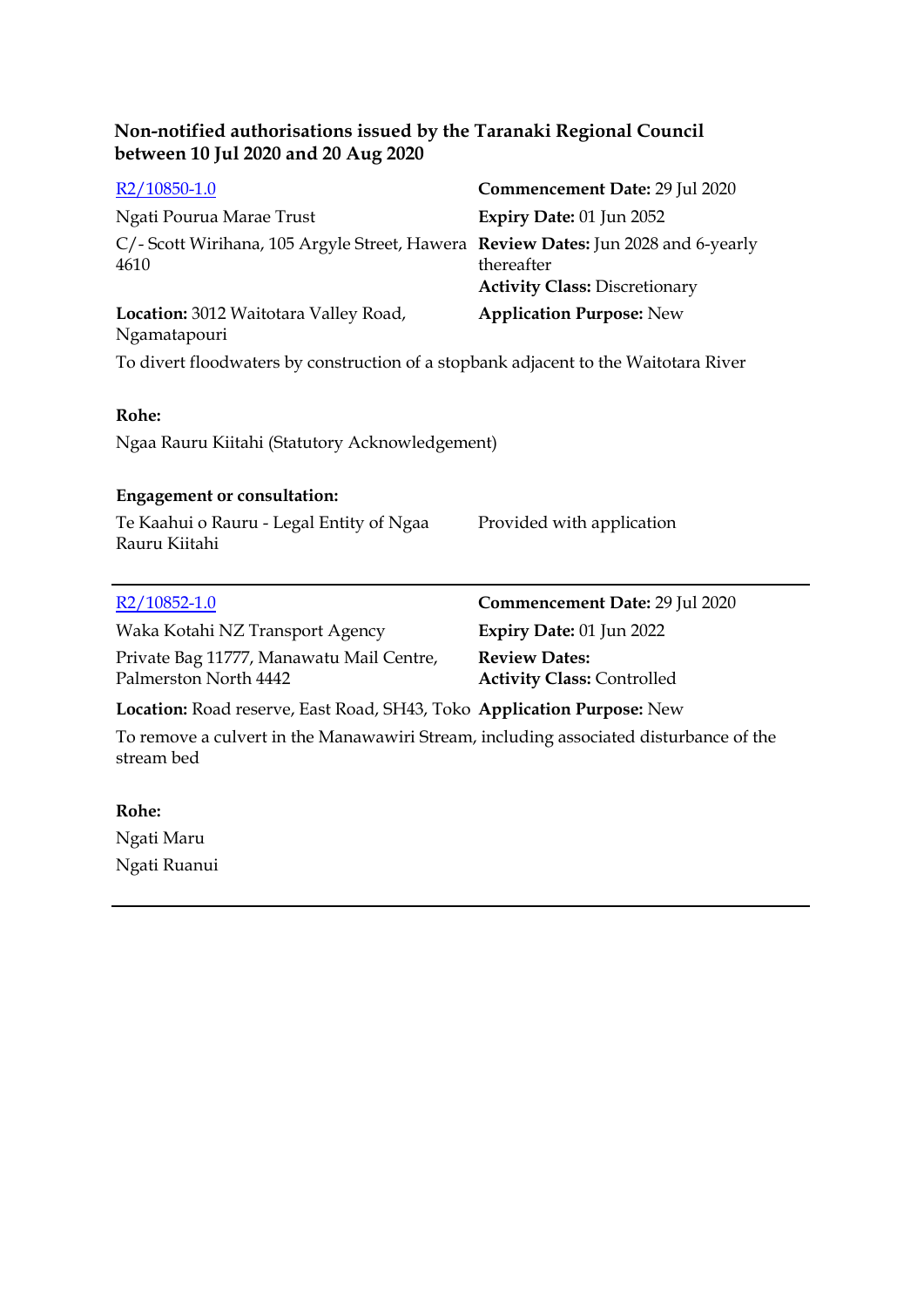Transpower New Zealand Limited **Expiry Date:** 01 Jun 2038

**Location:** Various locations throughout the Taranaki region

R2/7269-2.0 **Commencement Date:** 30 Jul 2020 PO Box 1021, Wellington 6140 **Review Dates:** Jun 2023 and 3-yearly thereafter **Activity Class:** Restricted discretionary **Application Purpose:** Replace

To discharge emissions to air and onto and into land and water from abrasive blasting of transmission tower foundations throughout the Taranaki Region, excluding within the coastal marine area

# **Rohe:**

Ngaa Rauru Kiitahi (Statutory Acknowledgement) Ngaruahine (Statutory Acknowledgement) Ngati Maru Ngati Mutunga (Statutory Acknowledgement) Ngati Ruanui (Statutory Acknowledgement) Ngati Tama (Statutory Acknowledgement) Taranaki (Statutory Acknowledgement) Te Atiawa (Statutory Acknowledgement)

# **Engagement or consultation:**

Te Kaahui o Rauru **Provided with application** Te Kahui o Taranaki Trust Provided with application

Te Kotahitanga o Te Atiawa Trust Provided with application Te Runanga o Ngati Mutunga<br>
Provided with application Te Runanga O Ngāti Ruanui Trust Comment on application received

Te Runanga O Ngati Tama<br>
Provided with application

Te Korowai O Ngaruahine Trust Comment on application received

*Do not oppose, subject to conditions*

*Do not oppose, subject to conditions*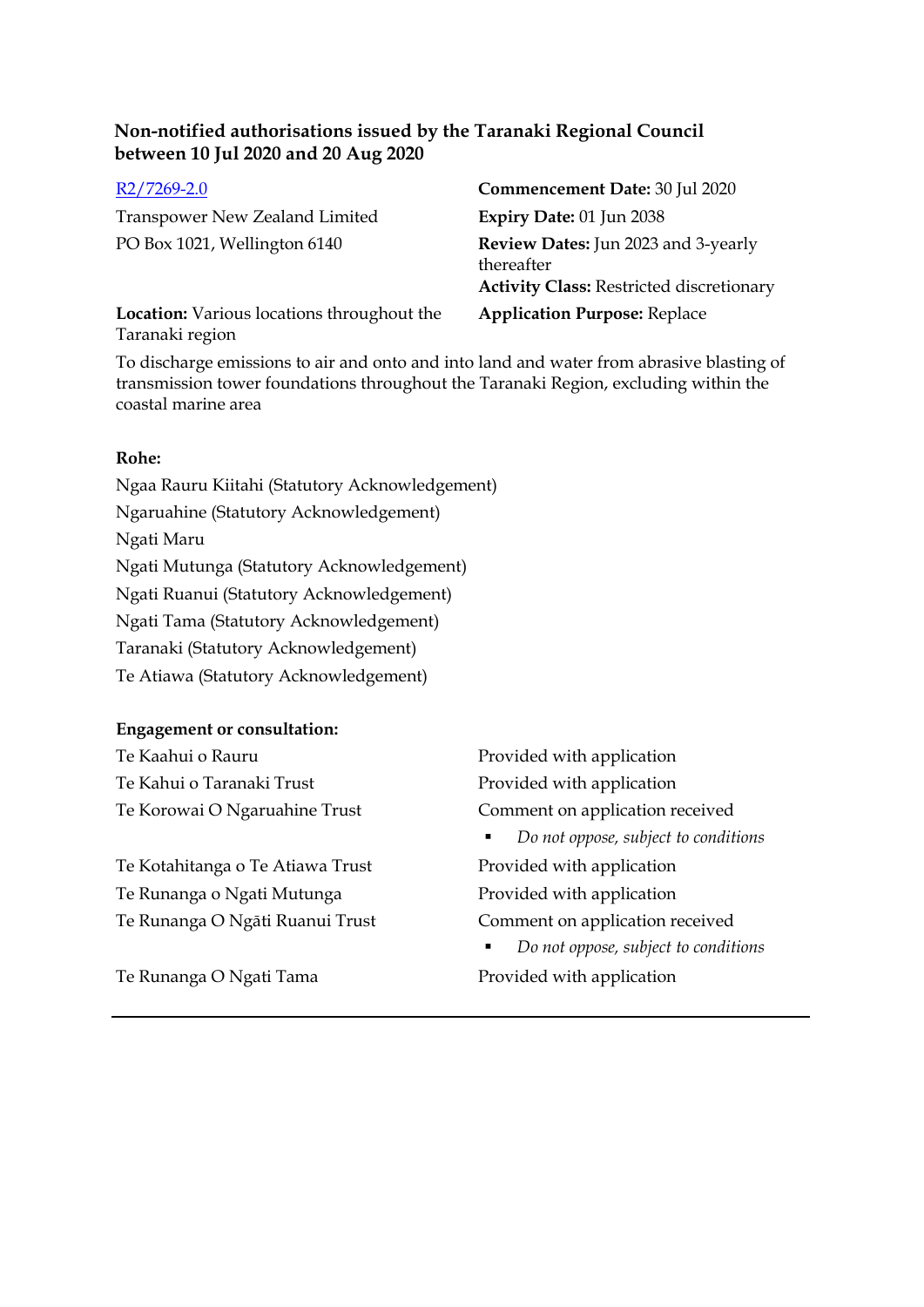| $R2/3185-3.0$                                                                                                                                  | Commencement Date: 05 Aug 2020                                                                |  |  |
|------------------------------------------------------------------------------------------------------------------------------------------------|-----------------------------------------------------------------------------------------------|--|--|
| Gelerosa Farms Trust                                                                                                                           | Expiry Date: 01 Dec 2045                                                                      |  |  |
| 32 Suffolk Road, RD 7, Inglewood 4386                                                                                                          | <b>Review Dates:</b> Jun 2027 and 6-yearly<br>thereafter<br><b>Activity Class: Controlled</b> |  |  |
| Location: 32 Suffolk Road North, Norfolk                                                                                                       | <b>Application Purpose: Replace</b>                                                           |  |  |
| To discharge farm dairy effluent onto land, and until 1 December 2020 after treatment in an<br>oxidation pond system, into the Maketawa Stream |                                                                                               |  |  |
| Rohe:                                                                                                                                          |                                                                                               |  |  |
| Te Atiawa (Statutory Acknowledgement)                                                                                                          |                                                                                               |  |  |
| <b>Engagement or consultation:</b>                                                                                                             |                                                                                               |  |  |
| Te Kotahitanga o Te Atiawa Trust                                                                                                               | Provided with application                                                                     |  |  |
| $R2/4585 - 2.1$                                                                                                                                | Commencement Date: 05 Aug 2020                                                                |  |  |
| New Plymouth District Council                                                                                                                  | Expiry Date: 01 Jun 2026                                                                      |  |  |
| Private Bag 2025, New Plymouth 4342                                                                                                            | Review Dates: Jun 2020<br><b>Activity Class: Discretionary</b>                                |  |  |
| Location: Waiwhakaiho River mouth, New<br>Plymouth                                                                                             | <b>Application Purpose: Review</b>                                                            |  |  |
| To erect, place and maintain a rock groyne structure, and to occupy the associated coastal                                                     |                                                                                               |  |  |

space, at the Waiwhakaiho River mouth within the coastal marine area

Review of conditions to include monitoring requirements

**Rohe:** Te Atiawa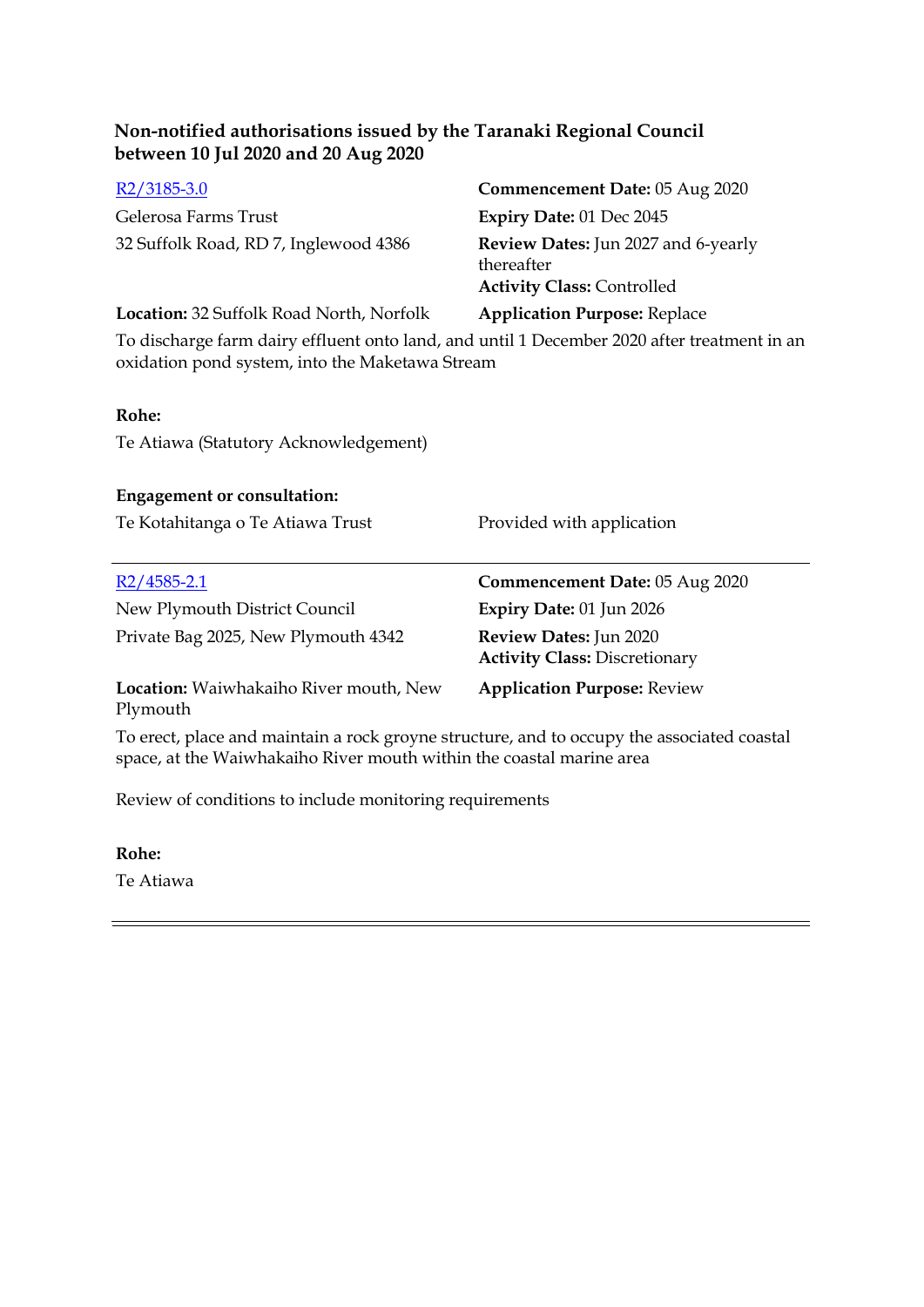| $R2/5102-4.1$                                                               | Commencement Date: 05 Aug 2020                                 |
|-----------------------------------------------------------------------------|----------------------------------------------------------------|
| New Plymouth District Council                                               | Expiry Date: 01 Jun 2026                                       |
| Private Bag 2025, New Plymouth 4342                                         | Review Dates: Jun 2020<br><b>Activity Class: Discretionary</b> |
| Location: Wanaka Terrace / Mangati Road /<br>Tiromoana Crescent, Bell Block | <b>Application Purpose: Review</b>                             |

To erect, place and maintain a boulder rock revetment seawall of approximately 740 metres in length, and to occupy the associated coastal space, at Bell Block for coastal erosion protection purposes

Review of conditions to include monitoring requirements

**Rohe:**

Te Atiawa

New Plymouth District Council **Expiry Date:** 01 Jun 2026 Private Bag 2025, New Plymouth 4342 **Review Dates:** Jun 2020

R2/4587-2.1 **Commencement Date:** 05 Aug 2020 **Activity Class:** Discretionary

**Location:** True left bank of the Te Henui Stream mouth, New Plymouth

**Application Purpose:** Review

To erect, place and maintain a rock groyne structure, and to occupy the associated coastal space, at the Te Henui Stream mouth within the coastal marine area

Review of conditions to include monitoring requirements

**Rohe:**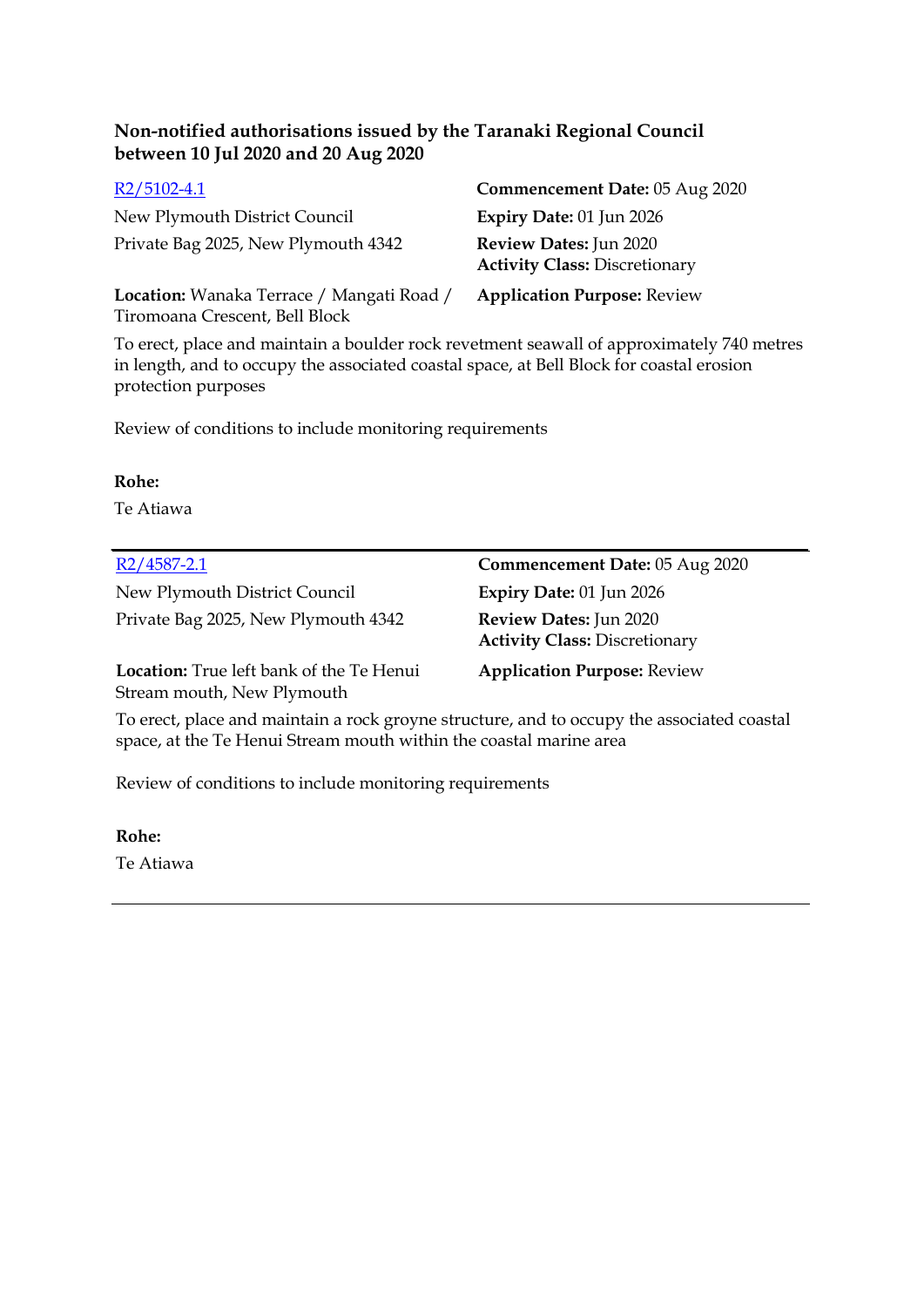Seaport Land Company Limited **Expiry Date:** 01 Jun 2030 PO Box 883, New Plymouth 4340 **Review Dates:** Jun 2026

# R2/0671-4.0 **Commencement Date:** 05 Aug 2020 **Activity Class:** Discretionary

#### **Location:** 20 Hakirau Street, Moturoa **Application Purpose:** Replace

To discharge cooling water and groundwater seepage from an onsite reservoir into the New Plymouth District Council reticulated stormwater network that discharges to Ngamotu Beach

### **Rohe:**

Te Atiawa (Statutory Acknowledgement)

### **Engagement or consultation:**

### Te Kotahitanga o Te Atiawa Trust Comment on application received

- *Inconsistent with Iwi Enviromental Managment Plan*
- *Application lacks sufficient detail*

| $R2/1020-4.1$                | <b>Commencement Date: 06 Aug 2020</b> |
|------------------------------|---------------------------------------|
| Z Energy Limited             | Expiry Date: $01$ Jun 2032            |
| PO Box 2091, Wellington 6140 | <b>Review Dates:</b> Jun 2026         |
|                              | <b>Activity Class: Discretionary</b>  |

**Location:** 8-22 Ngamotu Road, New Plymouth **Application Purpose:** Review

To discharge stormwater and treated wastewater from a petroleum storage facility into the Coastal Marine Area of Ngamotu Beach

Review of conditions to update requirements for site sampling access

**Rohe:** Te Atiawa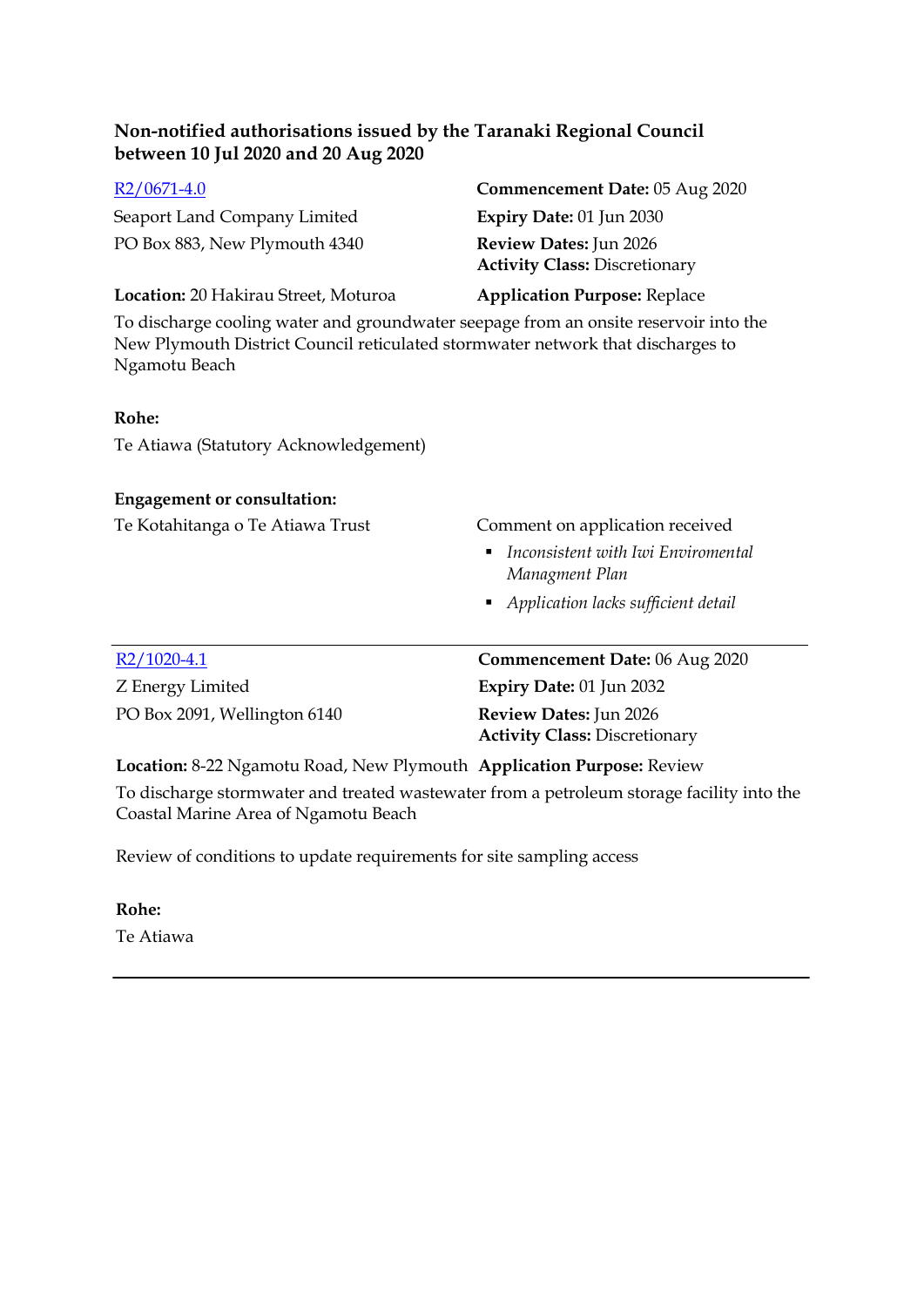Taranaki Sawmills Limited **Expiry Date:** 01 Jun 2032 PO Box 7145, Fitzroy, New Plymouth 4341 **Review Dates:** Jun 2026

R2/2333-4.4 **Commencement Date:** 06 Aug 2020 **Activity Class:** Discretionary

**Location:** 32 Hudson Road, Bell Block **Application Purpose:** Review To discharge stormwater from a sawmill site into the Waitaha Stream

Review of conditions to update requirements for site sampling access

### **Rohe:**

Te Atiawa

| $R2/3865-4.1$                                                                                                                             | <b>Commencement Date: 06 Aug 2020</b>                                                                            |
|-------------------------------------------------------------------------------------------------------------------------------------------|------------------------------------------------------------------------------------------------------------------|
| Devon 662 Limited Partnership                                                                                                             | Expiry Date: 01 Jun 2026                                                                                         |
| PO Box 11057, Palm Beach, Papamoa 3151                                                                                                    | <b>Review Dates:</b> Jun 2021, Jun 2022,<br>Jun 2023, Jun 2024, Jun 2025<br><b>Activity Class: Discretionary</b> |
| <b>Location:</b> Corner of Devon Road & Smart<br>Road, Glen Avon                                                                          | <b>Application Purpose: Review</b>                                                                               |
| To discharge stormwater from a fertiliser storage depot onto and into land and into the<br>Mangaone Stream and into the Waiwhakaiho River |                                                                                                                  |

Review of conditions to update requirements for site sampling access

# **Rohe:**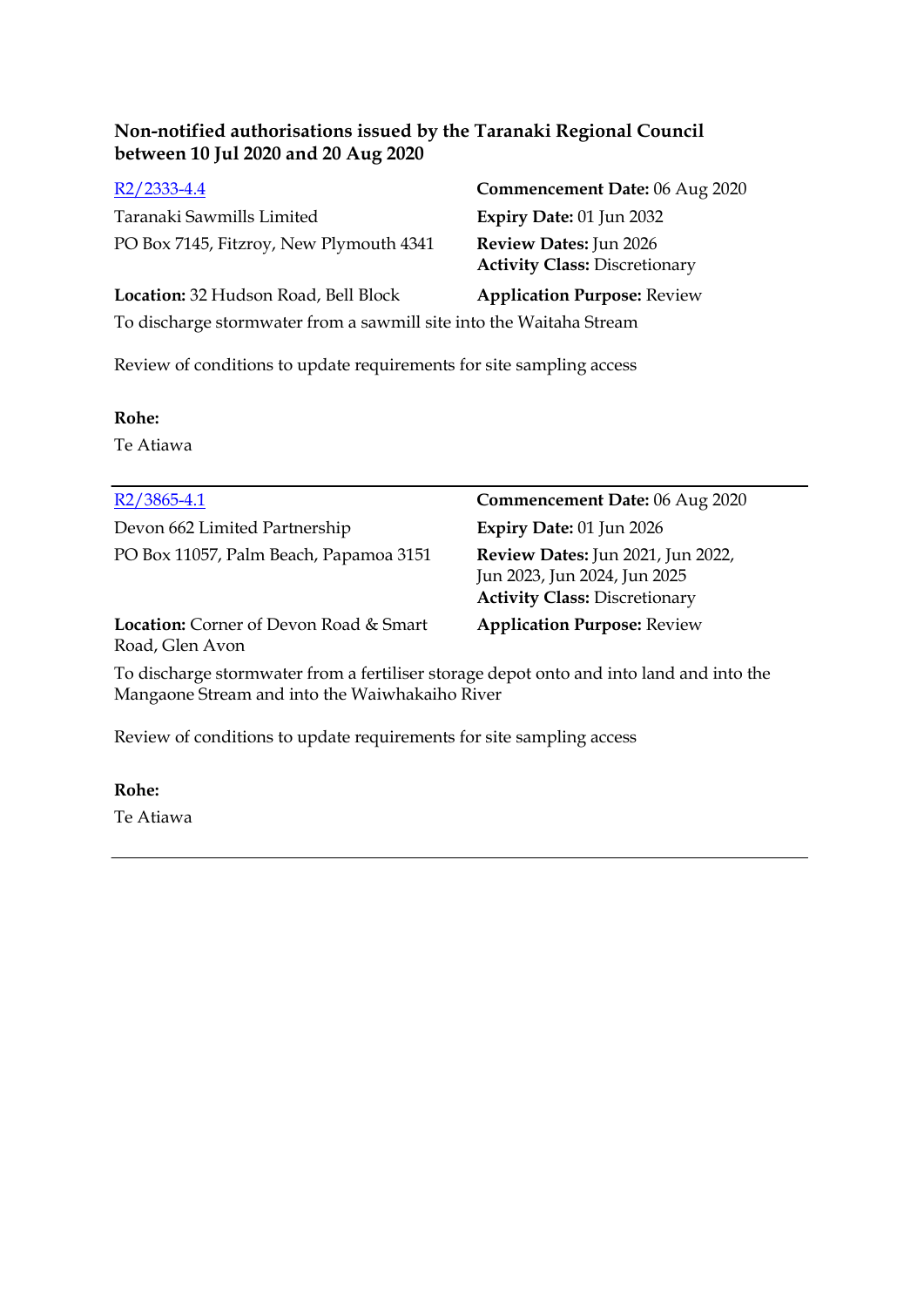OMV New Zealand Limited **Expiry Date:** 01 Jun 2032 PO Box 8311, New Plymouth 4310 **Review Dates:** Jun 2026

R2/3913-3.1 **Commencement Date:** 06 Aug 2020 **Activity Class:** Discretionary

**Location:** 29 Paraite Road, Bell Block **Application Purpose:** Review

To discharge stormwater from an industrial site into an unnamed tributary of the Mangati Stream

Review of conditions to update requirements for site sampling access

### **Rohe:**

Te Atiawa

| $R2/4664-3.1$                                                                                                                                                                                                                                | Commencement Date: 06 Aug 2020                               |
|----------------------------------------------------------------------------------------------------------------------------------------------------------------------------------------------------------------------------------------------|--------------------------------------------------------------|
| Greymouth Petroleum Acquisition Company<br>Limited                                                                                                                                                                                           | Expiry Date: 01 Jun 2026                                     |
| PO Box 3394, New Plymouth 4341                                                                                                                                                                                                               | <b>Review Dates:</b><br><b>Activity Class: Discretionary</b> |
| <b>Location:</b> 15 De Havilland Drive, Bell Block                                                                                                                                                                                           | <b>Application Purpose: Review</b>                           |
| To discharge treated stormwater from a pipeyard used for the cleaning and storage of<br>casing and drilling equipment, and the storage of hazardous substances, onto and into land<br>in circumstances where it may enter the Mangati Stream |                                                              |

Review of conditions to update requirements for site sampling access

#### **Rohe:**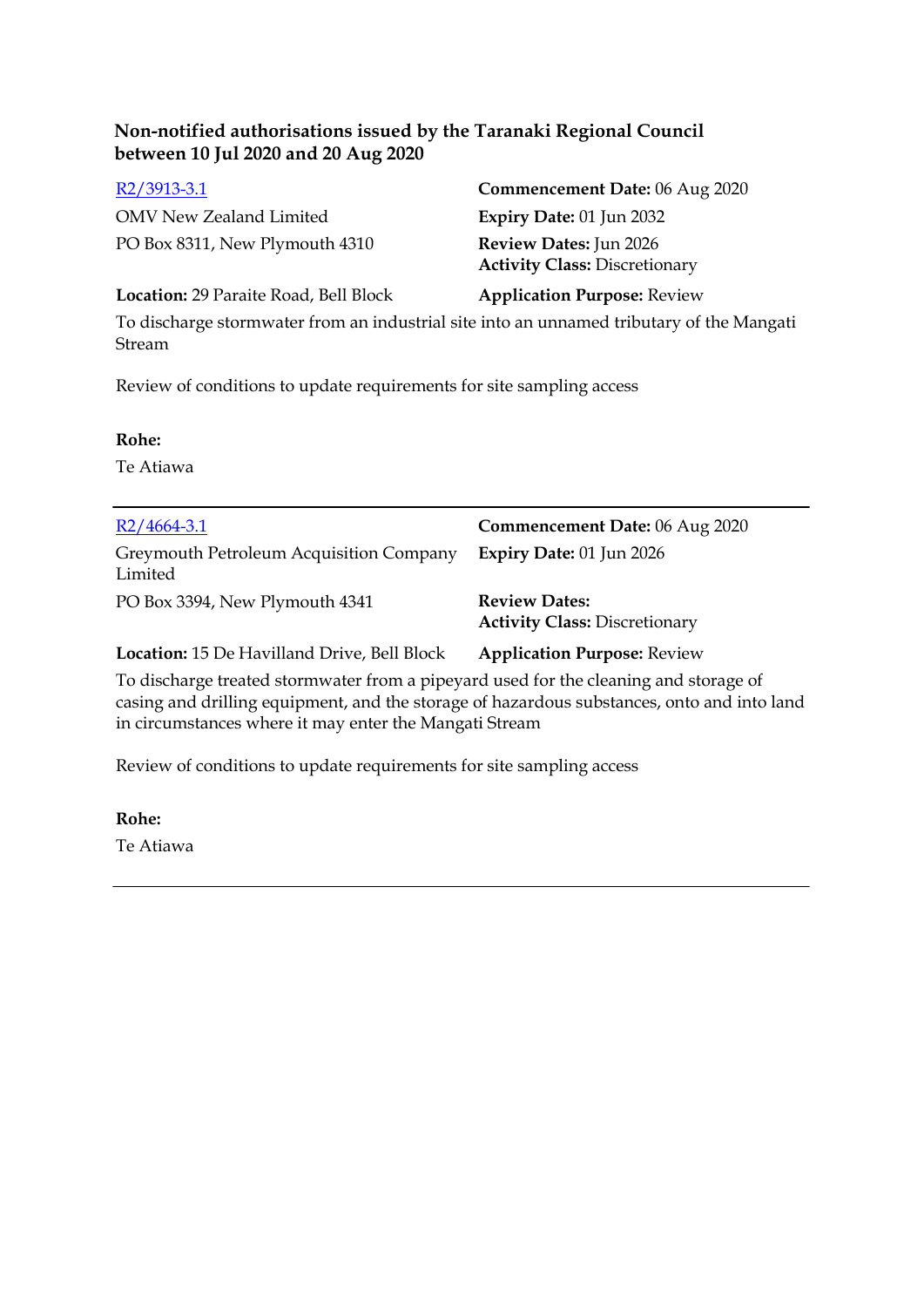| R <sub>2</sub> /7389-1.2                                                               | Commencement Date: 06 Aug 2020                               |
|----------------------------------------------------------------------------------------|--------------------------------------------------------------|
| Tegel Foods Limited - Poultry Processing Plant Expiry Date: 01 Jun 2026                |                                                              |
| Private Bag 2015, New Plymouth 4340                                                    | <b>Review Dates:</b><br><b>Activity Class: Discretionary</b> |
| Location: 91-95 Paraite Road, Bell Block                                               | <b>Application Purpose: Review</b>                           |
| To discharge stormwater from a poultry processing plant via a wetland into the Mangati |                                                              |

Stream

Review of conditions to update requirements for site sampling access

### **Rohe:**

Te Atiawa

| $R2/9912-1.1$                                                                                                                                                                   | Commencement Date: 06 Aug 2020                                        |
|---------------------------------------------------------------------------------------------------------------------------------------------------------------------------------|-----------------------------------------------------------------------|
| Meredith Scrap Metals Limited                                                                                                                                                   | Expiry Date: 01 Jun 2032                                              |
| 312 Corbett Road, RD 3, New Plymouth 4373                                                                                                                                       | <b>Review Dates:</b> Jun 2026<br><b>Activity Class: Discretionary</b> |
| <b>Location:</b> De Havilland Drive, Bell Block                                                                                                                                 | <b>Application Purpose: Review</b>                                    |
| To discharge stormwater from scrap metal storage and processing into the Waitaha Stream<br>and into an unnamed tributary of the Mangaoraka Stream via the New Plymouth District |                                                                       |

and into an unnamed tributary of the Mangaoraka Stream via the New Plymouth District Council reticulated stormwater system

Review of conditions to update requirements for site sampling access

#### **Rohe:**